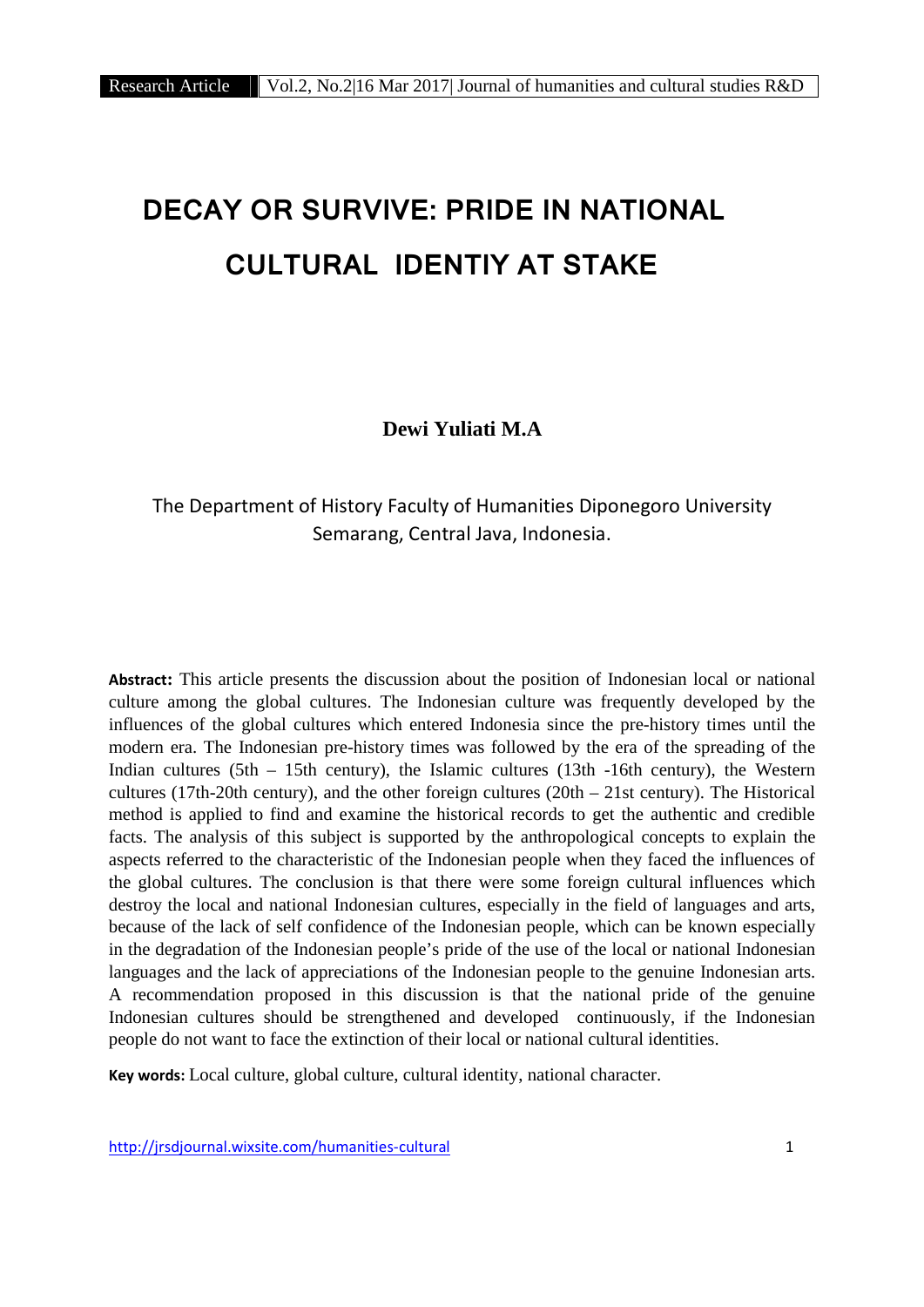#### **1. Introduction**

With regard to cultural aspects, there is a good explanation proposed by Koentjaraningrat, who said that culture could be divided into three forms. Based on the conception declared by B. Malinowski (Malinowski, 1944), Koentjaraningrat stated that culture consists of 7 universal cultural elements, namely: (1) language, (2) technology, (3) economic system, (4) social organization, (5) knowledge system, (6) religious system, and (7) arts.

Koentjaraningrat explained that every cultural element has three forms of culture as mentioned bellow:

the cultural system or the forms of culture as ideas, concepts, and human thinking;

the social system or the forms of culture as human activities;

the physical culture or the forms of culture as matters.

As an example, a language has three forms of culture as follows:

a language as cultural system (grammar, utterance norms, and the rules of language use).

a language as a social system (speaking, communication, drama).

a language as a physical culture (manuscript on palm leaves, on paper, on micro film, etc.). (Koentjaraningrat, in Alfian (ed.), 1985: 100-105).

As regards cultures this article is inspired by a book entitled Suicide or Survival? The Challenge of The Year 2000, published by UNESCO in 1978. This book had been already translated by "Lembaga Studi Ilmu-ilmu Kemasyarakatan Yayasan Bhinneka Tunggal Ika", and published by PT GUNUNG AGUNG, Jakarta, 1982.

Based on this book, we know that at the end of the 20th century, the world intellectual communities were worried about the lack of abilities of the developing countries to protect and develop their local cultures among the contestation with global cultures, especially knowledge, technology, and art. On the musical field, Tran Van Khe stated that music is very easy to be attacked by the advancement of technology. The tradition of singing local songs, for instance: Javanese songs, in the rice fields had been gone because of the influence of the advanced technology in the communication media, for example: radio, tape recorder, television, etc.). On the architechtural field, Bernard Zehrfuss proposed that the architects should pay attention to the uniqueness of the local cultures, because this unique character could show the cultural icons of the people in the certain places, which could also strengthen the people's pride of their cultures (UNESCO, 1978: 196, 197, 207).

The Indonesian intellectual groups should keep also on guard against the adverse influence of the expansion of these advanced global cultures. On the one hand, these advanced global cultures have endorsed the people in the developing countries to get particular enjoyments, but on the other hand, these advanced cultures can destroy the local or national cultural identity (Rahardjo, in Darmanto JT & Sudharto PH, 1986: 69).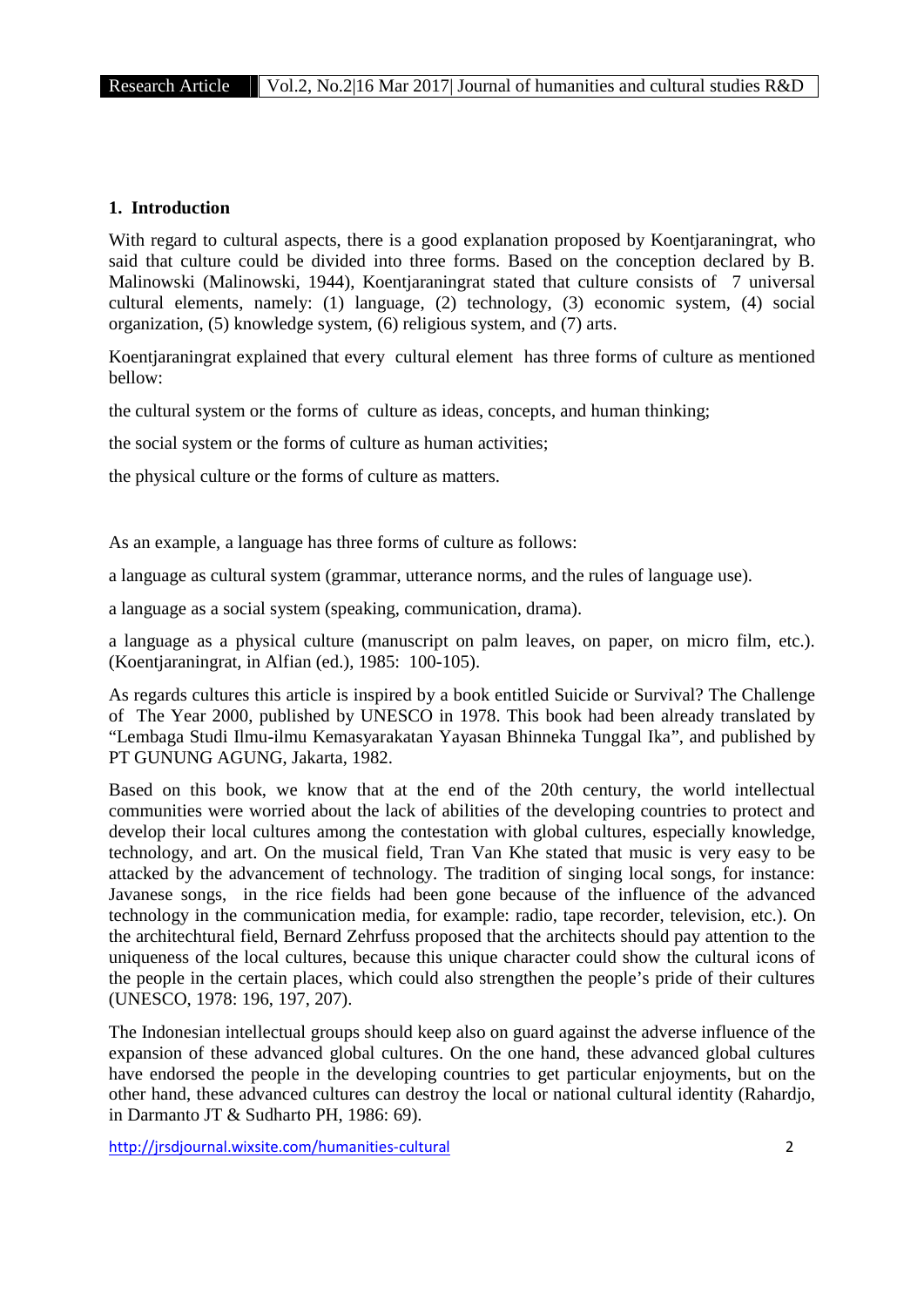Sartono Kartodirdjo, an Indonesian historian, asserts that cultural identity is part of the national character, that is the behaviour of an individual as part of the collective life of a nation which is based on the people's cultural values which illuminate their specialties. So, this special cultural values can be seen by other nations as the character or the cultural identity of one nation. (Kartodirdjo, 1993: 81-82).

In the anthropological point of view, cultural identity is a specific characteristic of a culture, which can express its difference in the arena of cultural relationship with other culture. In the general sense, cultural identity is owned by a group, which is related to a nationality, a ethnicity, a religion, a social class, a generation, a locality or any kind of social group that has its own distinctive culture (https://en.m.wikipedia.org/wiki/cultural\_identity, quoted from Ennaji, 2005: 19-23). The people's pride of their local or national cultural identity is very important for a nation state in facing the global cultural arena, and in convincing the existence of its national position in the international relationship.

If the people of a nation state would not hold their cultural identities, consumerism would easily attack the existence of the local or national cultural identity. The people only become the consumers of the foreign products, and do not have any competence to become the producers in supplying goods or services for their needs and also for the foreign and domestic trades. People began using the term "consumerism" to mention the concept which makes a person or a community to get high levels of consumption. This definition has gained popularity since the 1970s and began to be used in these ways:

"Consumerism" is the selfish and frivolous collecting of products, or economic materialism (https://en.m.wikipedia.org/wiki/consumerism, quoted from Swagler, Roger 1997*. "Modern Consumerism". In* Brobeck, Stephen*.* Encyclopedia of the Consumer Movement*. Santa Barbara, Calif.: ABC-Clio).*

"Consumerism" is a force from the marketplace which destroys the individuality and harms the society. This market's force which has negative influence on the induals or the society is frequently related to cultural globalization (https://en.m.wikipedia.org/wiki/consumerism, quoted from Barber, Benjamin R. (Spring 2008)*.* "Shrunken Sovereign: Consumerism, Globalization, and American Emptiness"*.* World Affairs. Retrieved 23 April 2013*.)*

The development of communication technology, information, and transportation, has accelerated the expansion of the global cultures in Indonesia, and the Indonesian people face the ultimate problem: "Should the Indonesian people let the global cultures destroy the Indonesian cultures?", and if they want to save the Indonesian cultures, what should they do?".

### **2. Cultural Globalization: The Borderless Time and Space**

Cultural Globalization refers to the transmission of ideas, meanings and values across national borders. This process is marked by the spread of commodities and ideologies, which become standardized around the world. Mass consumption serves as a facilitator between different people and cultures around the globe as a result of the exponential growth of the human population. Through the technological advancement, culture has been moving beyond borders and boundaries, transforming through locations the shared meanings of culture. Through the process of sharing the ideas and values of one culture to another ultimately leads to an interconnectedness among various peoples from various cultures.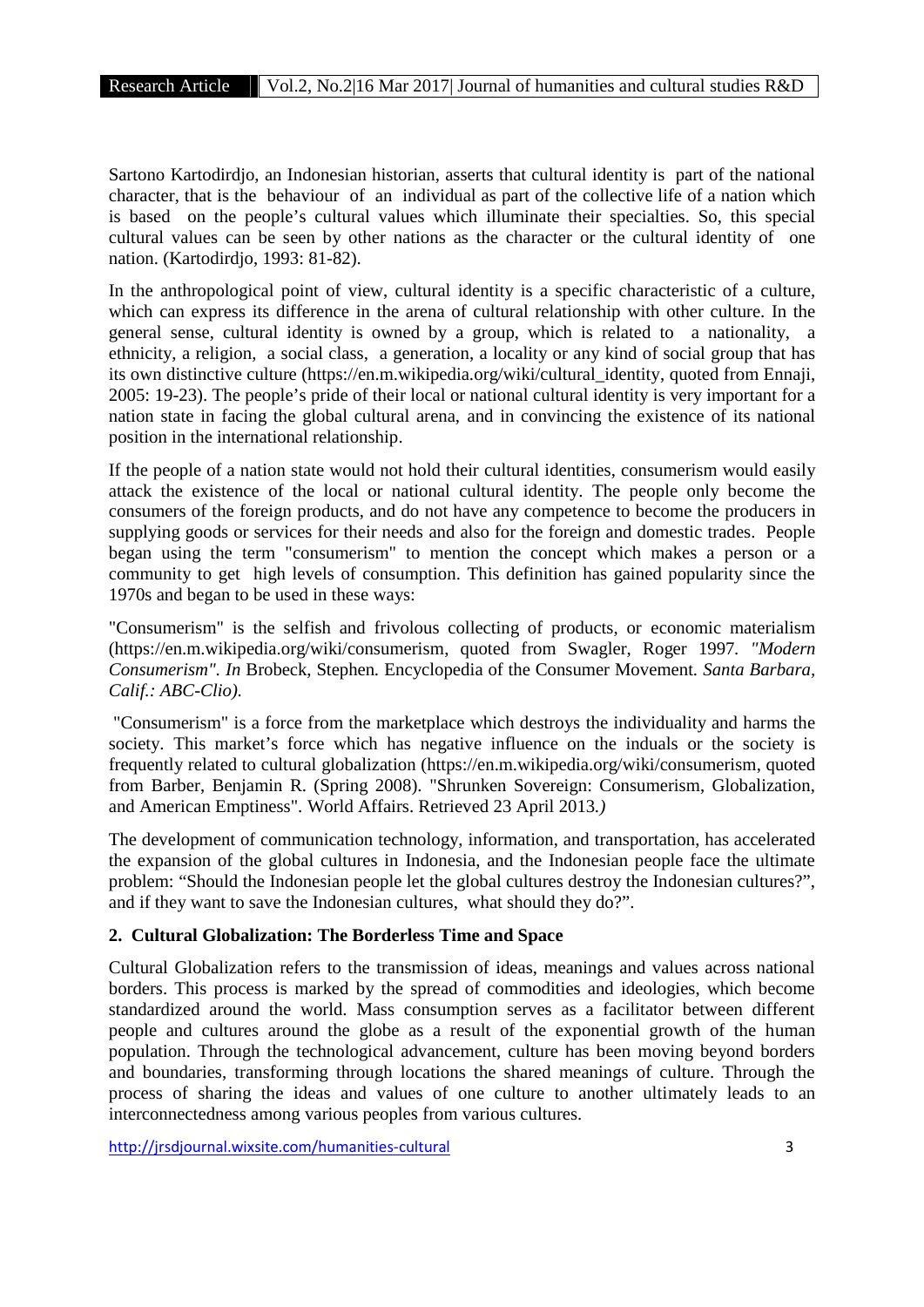In responding to the degradation phenomenon of national cultural identity, Sartono Kartodirdjo gave a sign that globalization that opens the opportunities for the expansion of foreign capitals may destroy national character, especially the Indonesian nationalism, because the expansion of the foreign capitals can create dependency, and furthermore, neo-colonialism (1993: 36-37).

The arrival of the wave of global cultures in Indonesia can be said as "borderless space and time". The influences of the global cultures in Indonesia can be traced since the pre-history era until the period of the expansion of western cultures.

The research of Madeleine Colani, a French pre-history specialist, shows that since thousands of years BC, there was cultural center of the Mesolithicum era., namely in the hill Bacson and Hoabinh in Tonkin, in Asia continent. One of these heritages of Bacson and Hoabinh cultures is namely pebbles (In Indonesian languages: "kapak Sumatera dan kapak pendek"). These pebbles spread to Indonesia through Thailand and West Malaysia. Frankline School and Maximum Cat, hannely in the film Bacson and Hoabinh in Tonkin, in Asia continent. One of these heritages of Bacson and Hoabinh cultures is namely pebbles (In Indonesian languages: "kapak Sumatera dan k

The mesolithicum culture was followed by the neolithicum culture which already existed in culture". These axes were found in Sumatera, Java, Bali, West Malaysia, and India. Based nancity peoples (in moonesian languages). Kapak Bunakera dan kapak pendek *)*. These peoples spread to Indonesia through Thailand and West Malaysia.<br>The mesolithicum culture was followed by the neolithicum culture which al Asiacontinent.

The neolithicum culture was also followed by the metal or bronze culture which was called the Dongson culture. Dongson is a name of place in Tonkin where the first research about metal culture was carried out. Based on Von Heine Geldern research, Dongson culture existed in Indonesia in 300 BC.

Further, the time went to the era when the written artifacts have already existed. The oldest artifact about the existence of the Indonesian Kingdom is the seven inscriptions in Kutai, Eastern Kalimantan. These inscriptions which date back to 400 AD, show that the influence of Indian culture came to Indonesia since the beginning of the 5th century. These inscriptions were written in Pallawa letter and Sanskrit language. The King of this kingdom had a title Mulawarman, although he was actually an indigenous man of Kutai. This fact can be known from the name of his grand father: Kundungga, the indigenous name of Kutai. (Maziyah, 2014: 38-39). At the beginning of the 5th century there was also Tarumanegara Kingdom in West Java, and its king also holds the Indian name, Purnawarman. All of the inscriptions of Tarumanegara Kingdom are also in Pallwa letters with Sanskrit as its language ((Maziyah, 2014: 38, 39, 41). Furthermore, it could be said that many kings in Java used the Indian name, among others: Sanjaya (717-746) and Samaratungga (812-833) ( both of them were the King of Ancient Mataram Kingdom / 8th - 10th century), Nararya Sanggramawijaya Sri Maharaj Kertajasa Jayawardhana (the First King of Majapahit Kingdom/ 1293-1309) (2013, : 37-114.). These phenomena of using Indian names show that at the era of the expansion of Indian culture, the local people in this archipelago considered the Indian culture as the more valuable and prestigious cultures.

http://jrsdjournal.wixsite.com/humanities-cultural 4 The period of the Indian influence ran very long time, from the 5th until the 15th century. But, durng this period, since the 11th century the Islamic influence began to appear, which can be seen in the gravestone of Fatimah Binti Maimun in Leran, Gresik, dated 1082 AD. The real information about the influence of Islam can be seen in the chronicle of Marco Polo, the Italian adventurer, who stated that when he came in Perlak, North Sumatera, in 1292 he had already met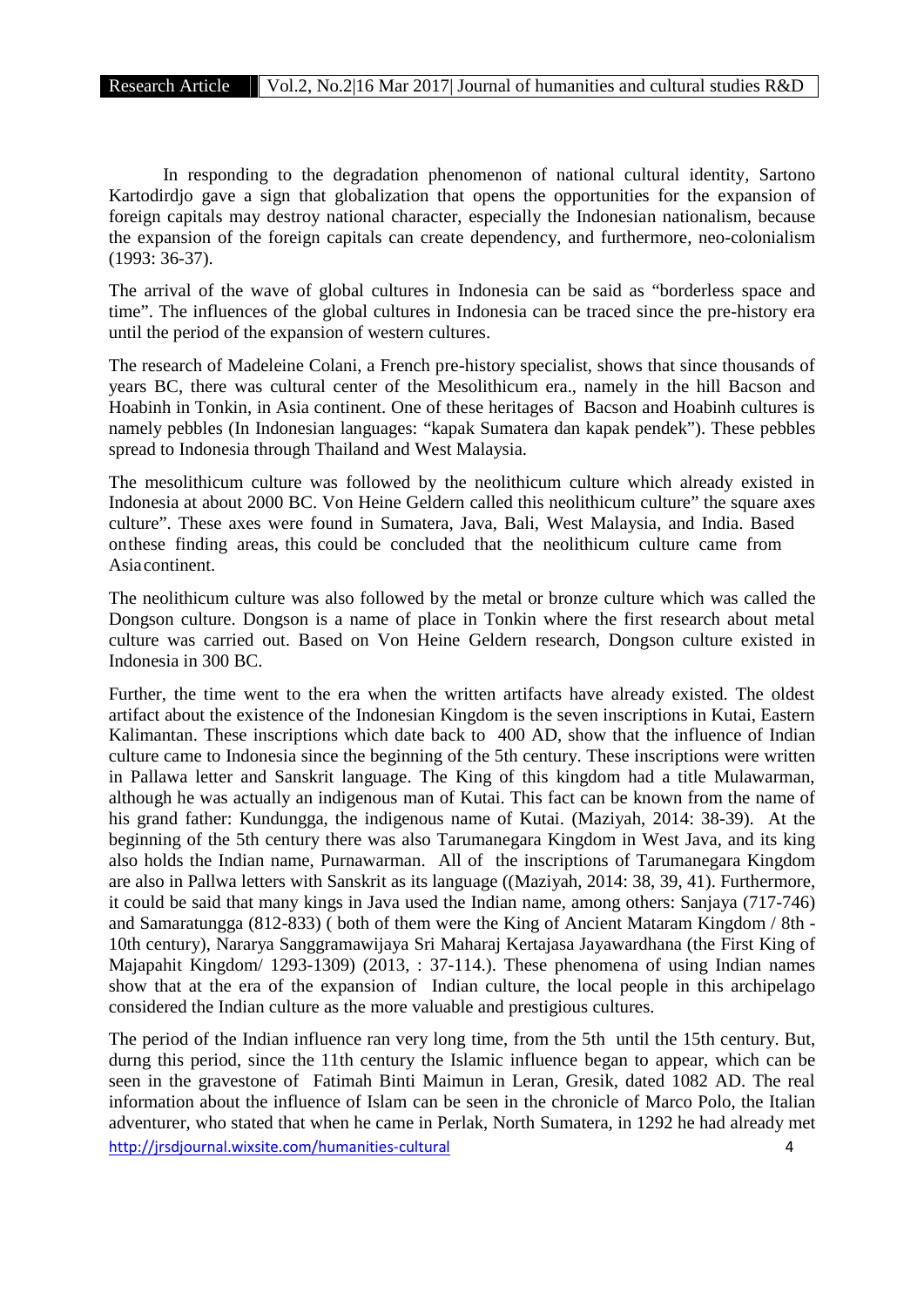Moslem Community and Moslem traders. He also came in Samodra, where he saw the gravestone of the King of Samodra: Malik Al Saleh, who died in 676 After Hijrah or 1297 AD. At the end of the 15th century there was an Islamic kingdom in Demak, The Sultanate of Demak. All of the sultans of Demak were Moslems. During the expansion of Islam, the kings in Java used the Arabic names: Raden Fatah (the First Sultan of Demak), Sultan Hasanuddin (the Sultan of Banten), Syarif Hidayatullah (the Sultan of Cirebon), the kings of Mataram used the title Khalifatullah Sayidin Panatagama, although they were allindigenous people of Java. From these phenomena, it can be understood that the Arabic names were considered more valuable than the local names, so the local people were eager to change their original names or released themselves from their former names that came from their local language.

The 17th century can be seen as the beginning of the western culture influence. The king of Mataram kingdom began to imitate the life style of the Dutch: using leather jackets and wearing feather hats, and this new style was also followed by the Mataram kingdoms' relatives, in Central Java.

The rapid changes in Indonesia took place in the beginning of the 20th century, which was marked by the intensification and expansion of western education, especially in the ring of the youths in many cities. For either their behaviour or spiritual life, they imitate the western life style model: the rationalism, the individualism, the freedom of thought and the expressions of opinion. The ability to speak and write in Dutch became the parameter of high social prestige (Wertheim: 1999: 230, 236, 237). In the beginning of the 20th century, the Dutch colonial government in Indonesia created a new system of administration, namely municipalities (gemeente) and provinces. Until now, this system of administrations has been still adopted by the **Indonesians** 

At the end of the 20th century and the beginning of the 21st century, the arrival of global cultures can not be protected, especially the influence of the civilization of Western countries, Korean, Japan, and China. These influences can be seen especially in the use of modern technology in communication and transportation. By using internet and handphones, people can communicate internationally. The advancement of the technology of transportation caused the people change their habit: from bicycle to motorcycle. Many people think that they can get more prestige by driving a motorcycle than a bicycle.

The Indonesian archipelago is an open area for the arrival of the influences of global cultures. The assets of Indonesia, especially mining and agriculture's commodities, have the power to attract foreigners to come to this archipelago to reach these world market commodities. Because of these commodities assets, Indonesia became the meeting place of religions which came together with the process of trades.

Hindu and Buddha were the first religions that came to the Indonesian archipelago, and then they were followed by Islam, Catholic. and Protestant. Kong Fu Tse came together with Chinese migrants, but this religion could not grasp huge Indonesian indigenous followers. These religions have rooted in the people of Indonesia and profoundly influenced their socio-cultural life. As an example, in the cultural system of Islam, people should use the Arabic language as a religious communication, to link to the Arabic culture in Middle-East lands; Catholic should be linked to Rome; Protestant to Ancient Palestine, Dutch, German, and American; Hindu and Budhha cultural systems are still associated to India.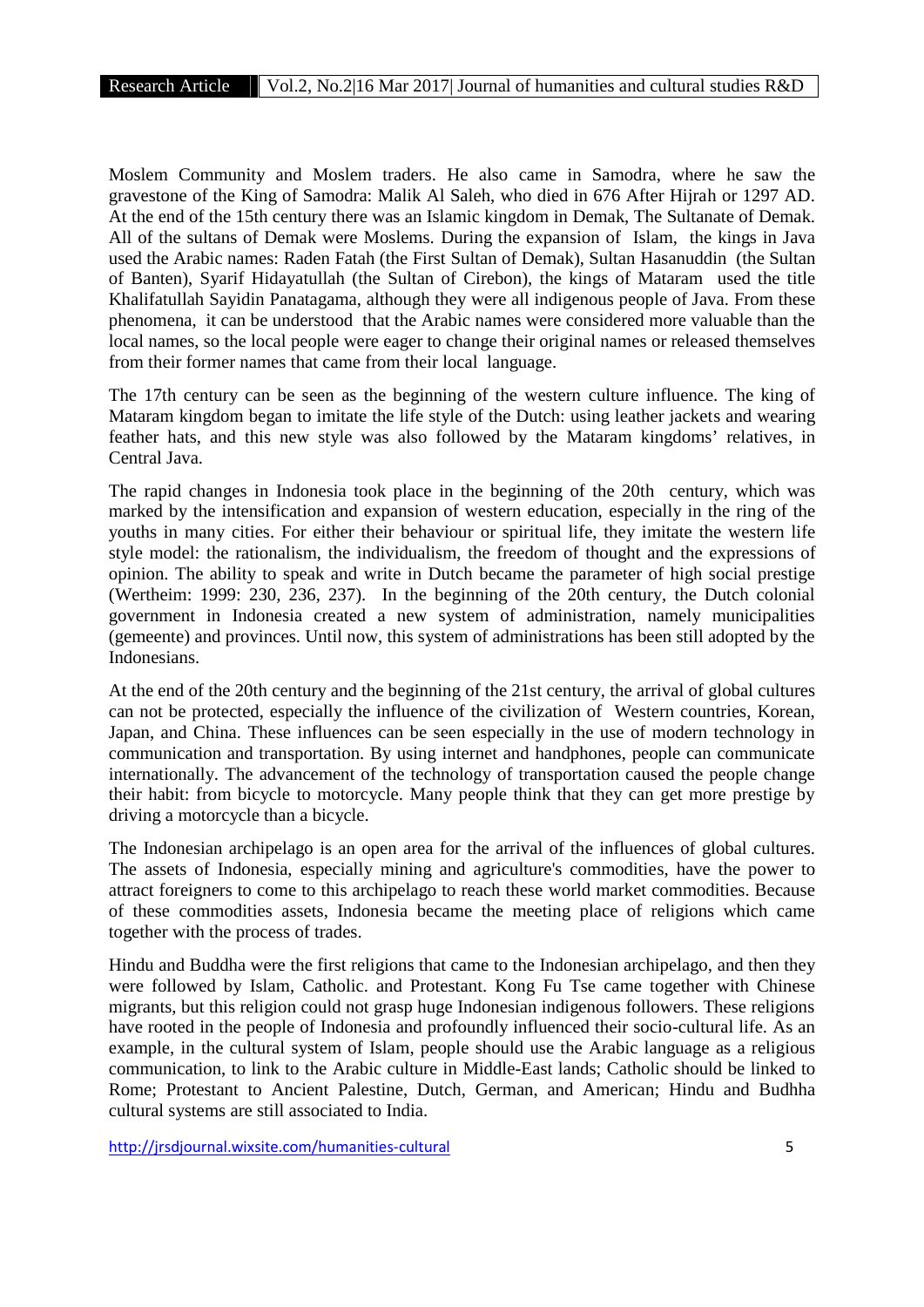The secular cultural systems also came to Indonesia, especially came from Holland, England, America, China, Korean, and Japan. These secular cultures have become the national culture of Indonesia, especially: knowledge, technology, and arts.

## The Degradation of Pride of The Genuine Indonesian Culture

As explained in the introduction, culture has some definitions, but this discussion will be focused on language and arts, because these two subjects have very important functions as local or national cultural identities (Koentjaraningrat, 1985: 114). The discussion bellow will talk about the condition of the Indonesian language and arts when they faced the arrival of global cultures.

The Degradation of the Use of Local and Indonesian language

The arrival of the foreigners in Indonesia that has happened since thousands of years ago, has influenced the development of the local and national language of Indonesia. As mentioned before, when the people of India came to Indonesia together with their religious system, many kings in Indonesia considered that it was crucial to change their native names to Indian names, for example: the king of Kutai had a title Mulawarman. He used no Kutai name, although he was the grandson of Kundungga, the indigenous man of Kutai.

When the cultural system of Islam came to Indonesia, the King of Samodra Pasai used a title Sultan Malik Al Saleh; the king of Demak had a title Sultan Fatah, etc. This phenomenon shows that there was a consideration that the local name could not be used to reach the parallel position in the international relationship, so the identity should be changed to stand parallel with the foreigners.

This phenomenon also happened, when the influence of Western cultures arrived in Indonesia. There were many indigenous people of Indonesia used the Wester names: Angelina, Tabita, Maria, Johanes, Christian, Julia Perez, etc.

In 1970-s, the new phenomenon arose in the local language, especially in the Javanese ethnic. There were a number of Javanese families that did not use some aspects of the Javanese language anymore as a daily way of communication. This change of behavior could be said as the forms of democratization and modernization. The Javanese language was viewed as feudal and ancient. The characteristic of feudalism could be seen in the stratification in using Javanese language: Kromo Inggil (the high level of Javanese language), Kromo madya (the middle level of Javanese language), and Ngoko (the lowest level of Javanese language). Kromo inggil is used to speak with honoured people; Kromo madya is used to communicate with people who have the same status; and Ngoko was used to speak with people who have the same or lower status.

The will to be modern (western style) raised the negation of some aspects of the Javanese language. Some examples are as follows:

http://jrsdjournal.wixsite.com/humanities-cultural 6 The words Bapak and ibu (father and mother), bapa and biyung/simbok (father and mother used to the lowest level of Javanese people) were changed into "papa" and "mama", "papi" and "mami", or "abi" and "umi" (father and mother used to moslems). The users felt to be more modern and religious; they did not want if there were images that they were ancient and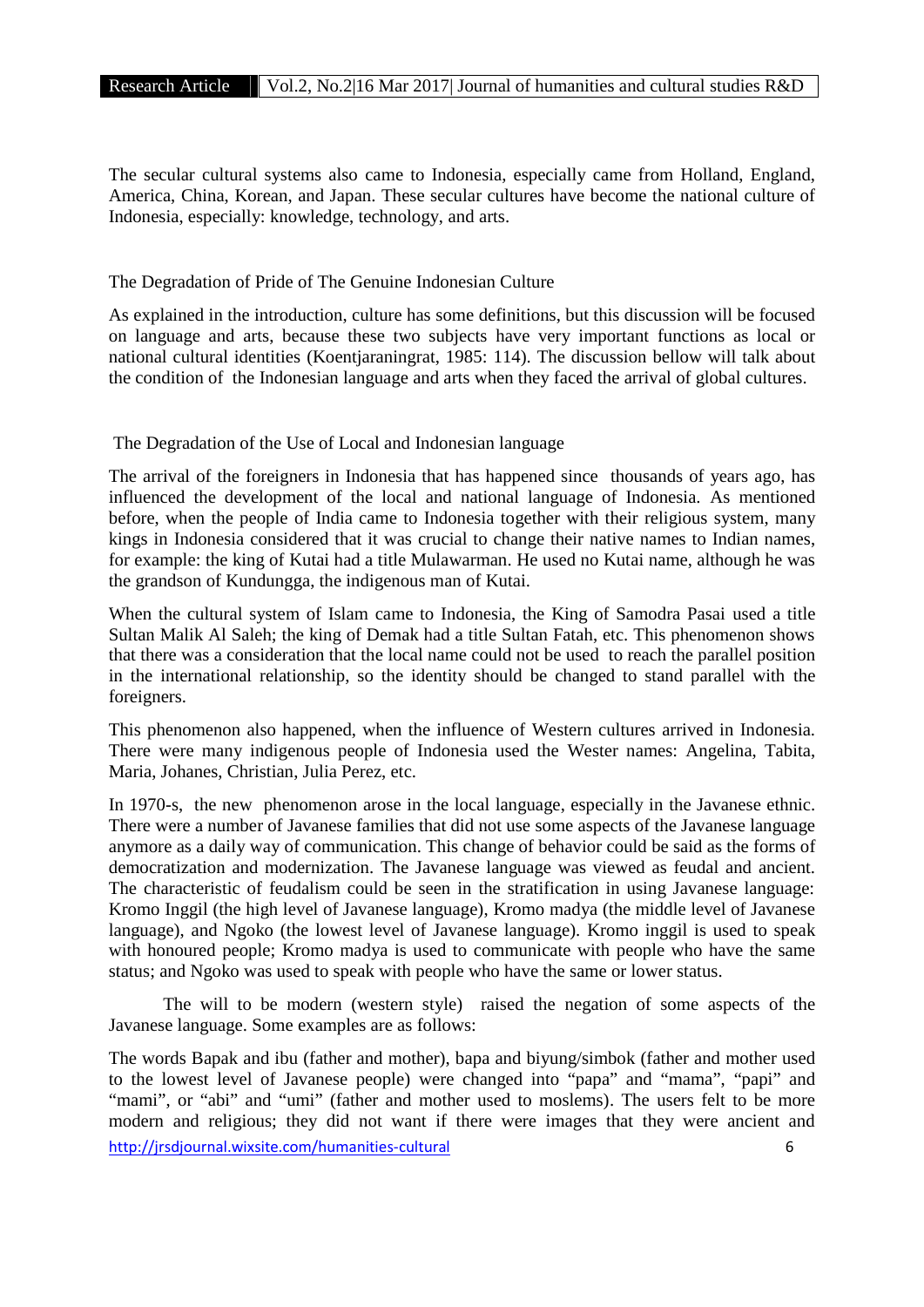villagers. This phenomenon shows that the western language (Dutch and English) were viewed as more modern and prestigious.

Many Indonesian people do not use any more the Javanese names (such as Budi, Setya, Pratama, Sri Lestari, Astuti, etc), because they prefer to use the names of Islamic or Arabic, Christian or Western, and Hindu/Buddha or India nuances.

Many people often replace some Indonesian words with some words that are from English language, when they are talking in Indonesian language, although they frequently speak in the pronunciation errors, for example: the word mawas diri is replaced with the word intropeksi (it should be pronounced: introspeksi; this word is from English word: introspection), the word perundingan is replaced with the word negoisasi (it should be pronounced: negosiasi; this word is from English word: negotiation), the word bersifat wanita is replaced with the word feminim (it should be pronounced: feminin; this word is from English word feminine), etc. These pronounciation errors are often carried out by public figures, so most of the citizen who make the same errors get their justification from such examples. There is an impression that the ability of using foreign language is considered as more intelectual and more prestigious then just using their own language.

## **2.2. The Degradation of Pride to Local Architectural Style**

One of the important local or national cultural identities is local architechtural style, because this can become the local or national tangible icon or identity. The phenomenon of the degradation of Indonesian people's pride to local architectural style was expressed by Totok Roesmanto in a daily newspaper, Semarang Metro, 4th May 2007, as follows:

Consummerism can raise the trend of preferring the new model. This can be seen in many cases, which include the preferring of building design. The development of information technology has pursued the Indonesian people to prefer the world or the global architectural style. On the one hand, this information technology development has positive influence in the development of knowledge, but on the other hand this has destroyed the existence of local or national architectural style. Nowadays this phenomenon has already happened. The Indonesian people does not take care of their local culture ( "SEMARANG METRO" in Suara Merdeka, 4th May 2007).

This statement of Totok Roesmanto shows that he is afraid of the elimination of the local cultural identity, especially in the field of architecture. Now, it is very difficult to see new buildings which are built in local architectural style. There are many local traditional buildings that have been destroyed and changed to the global or American architectural style. Here are some good examples. Semarang has many building heritages that still have "Semarang traditional architectural style", that we can find in Kampung Kulitan, Kampung Malang, Mertojoyo, Kauman, etc. Because of the lack of cultural and historical knowledge of the owners of these places, they have renovated their houses with the modern architectural styles, without realizing that this traditional architectural style has high value to strengthen national cultural identity.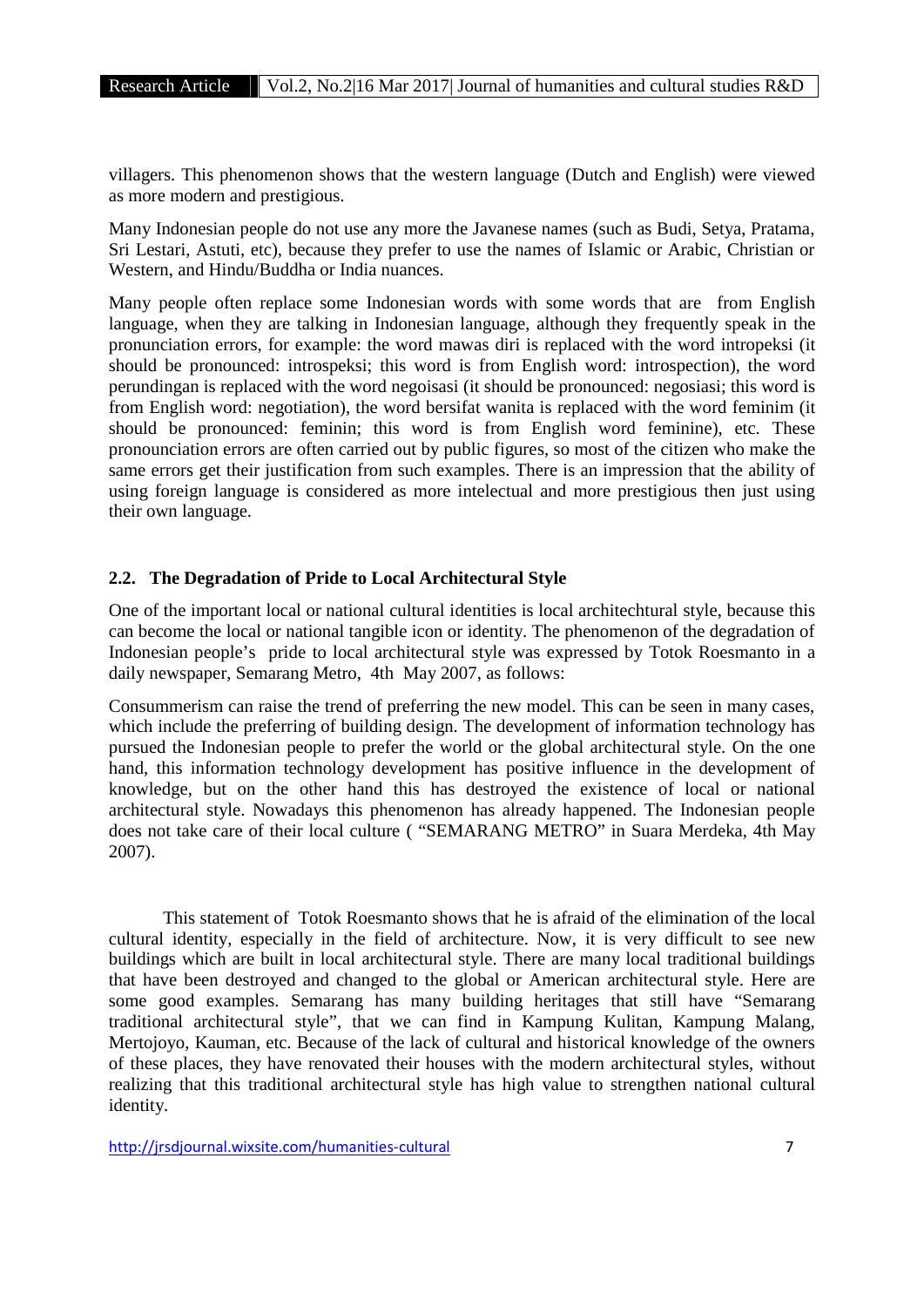

A house with Semarang architectural style which still remains in Kampung Kulitan Semarang, Central Java, Indonesia; this house owned by Tasripin Family, the indigenous Javanese millionaire in the early of the twentieth century. From this building, it can be seen the unique characteristic of the acculturative coastal society, namely the mixing of Javanese, European, Chinese, and Islamic cultures.

The extinction of the local cultural identity is the concern not only of the academic circles, but also of the low class people, for example Jayadi. He was one of the artists of "Gambang Semarang Performing Art", and he also worked as a pedicab driver (Jayadi had passed away in May 11, 2012). In 1980's, he expressed his concern of the unique cultural identities of Semarang city through a song which was presented in "Gambang Semarang Performing Art". The song is entitled "Semarang Tempo Doeloe" (The Past of Semarang), and the lyrics of this song can be translated in English as follows.

Semarang city in the past, many places with funny names.

"Greja Blenduk"(the name of the oldest church in Semarang), "Kretek Berok" (The bridge of Berok), "Lawang Sewu"(the building with thousand of doors), "Rumah Setan" (the house of satans),"Pasar Ya'ik" (Ya'ik market), "Gedung Batu" (stone building of Chinese temple).

When I was a child, I amazed with the building of "Kantor Papak"(flatten building).

The city square with its Banyan tree, was a place where I played happily with my friend.

But now what could I say, some of them have already gone.

Gone away swallowed by the time.

The cultural heritage is extinct already.

Poor, poor, a thousand times poor, Semarang is just in a glance.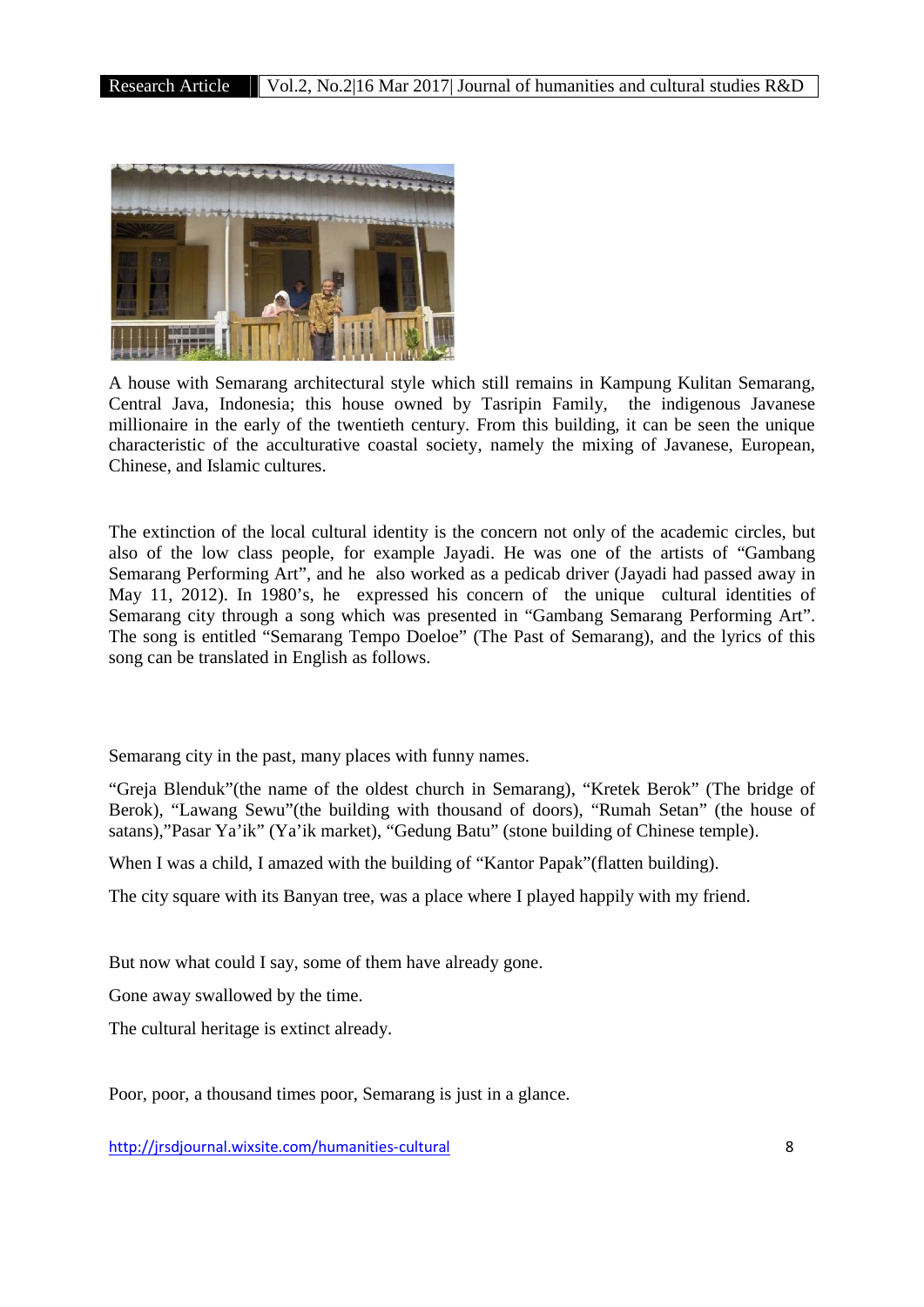Semarang is reputedly of its tamarinds, but now its tamarinds have gone away.

The above song indicates that Jayadi appreciated the unique building heritages of Semarang city, but at the same time, he also epressed his gloom over the disappearance of some of these heritages.

Here is another example of building heritage in Javanese architectural style which now no longer exists.



The picture of the house of the Regent of Semarang, Central Java, Indonesia; this house was called "Kanjengan", located in the southern side of the "alun-alun" (the city square of Semarang region); in 1976 this house and this city square was already gone and changed to "Kanjengan" shopping center and market, "Ya'ik" shopping center and market, and "Metro" hotel.



The picture of the shopping center and market "Kanjengan"; in 2016 this "Kanjengan" shopping center was on fire.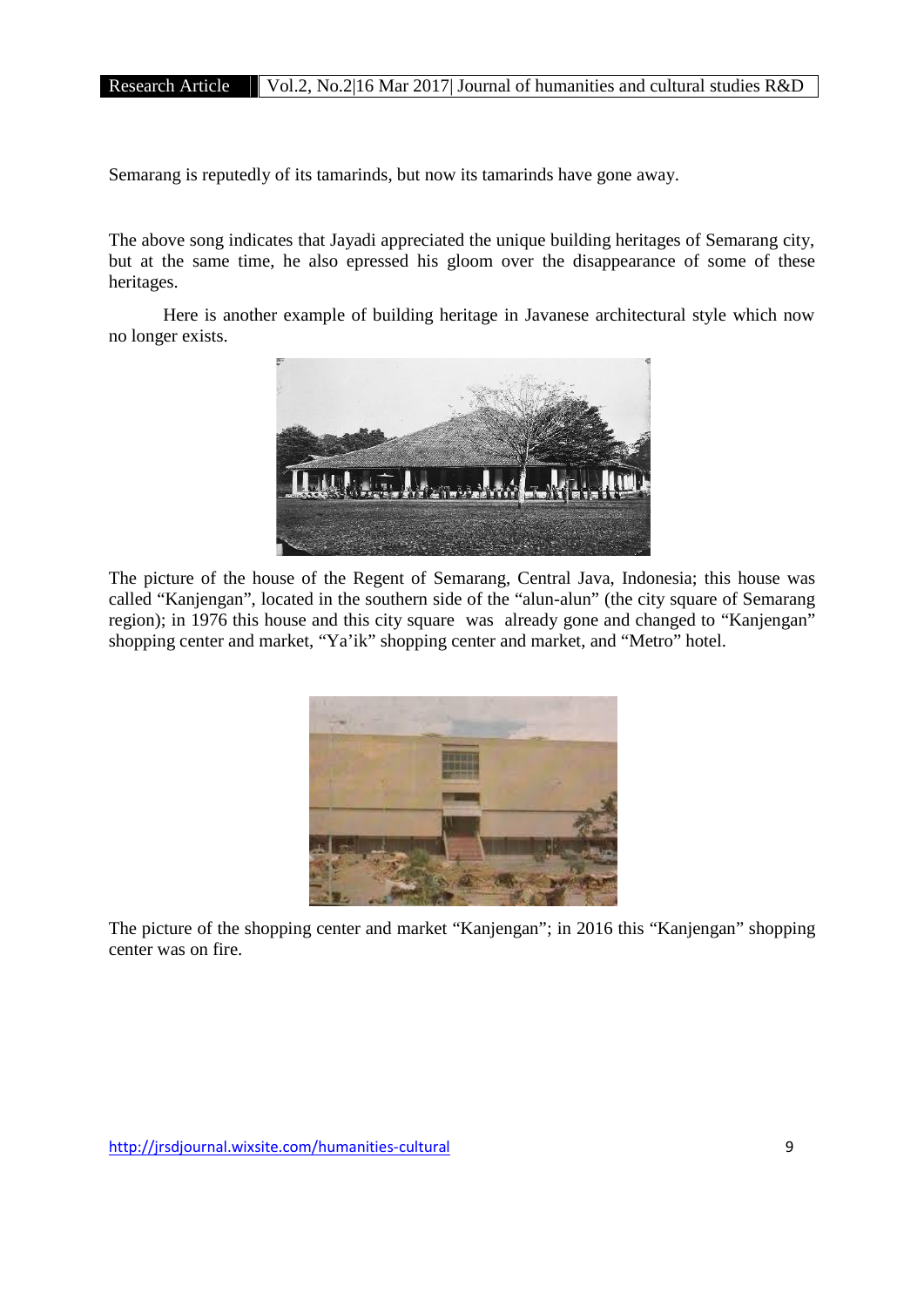

The picture of the fire of "Kanjengan" shopping center and market in 2016 Resource: jateng-tribunnews.com/2016/06/18/breaking-news

## **3. The Safety Valve**

As the impacts of the development process, the society faces rising dynamics of the following phenomena such as people mobility, modern communication media, modern services and facilities, etc. All of them can raise socio-cultural changes, which are also followed by the changes of individual orientations, and furthermore the crisis of the national cultural identitity. To solve the problem of the crisis of the national cultural identity, there are some efforts to be done.

Sartono Kartodirdjo has stated that among the cultural elements, language has important functions to strengthen the national cultural identity, because of many reasons, as follows:

- (1) a language can show the style and ethic of civilization;
- (2) a language can express the soul of culture and the character of a nation;
- (3) a language is the medium of communication;
- (4) a language can express the aesthetics filling;

(5) a language is the medium to develop idea, consciousness, thought, memory, and human imagination (Kartodirdio, 1987: 17-18).

Based on these important functions of the language, some efforts have to be done to save the local and national languages in the ways mentioned bellow:

Developing the competencies of the teachers or lecturers to teach the Indonesian language continuously through training, workshop, etc.

Developing the competences of the students to write and speak in the Indonesian language.

Doing research on local languages to compose dictionaries and local language lessons.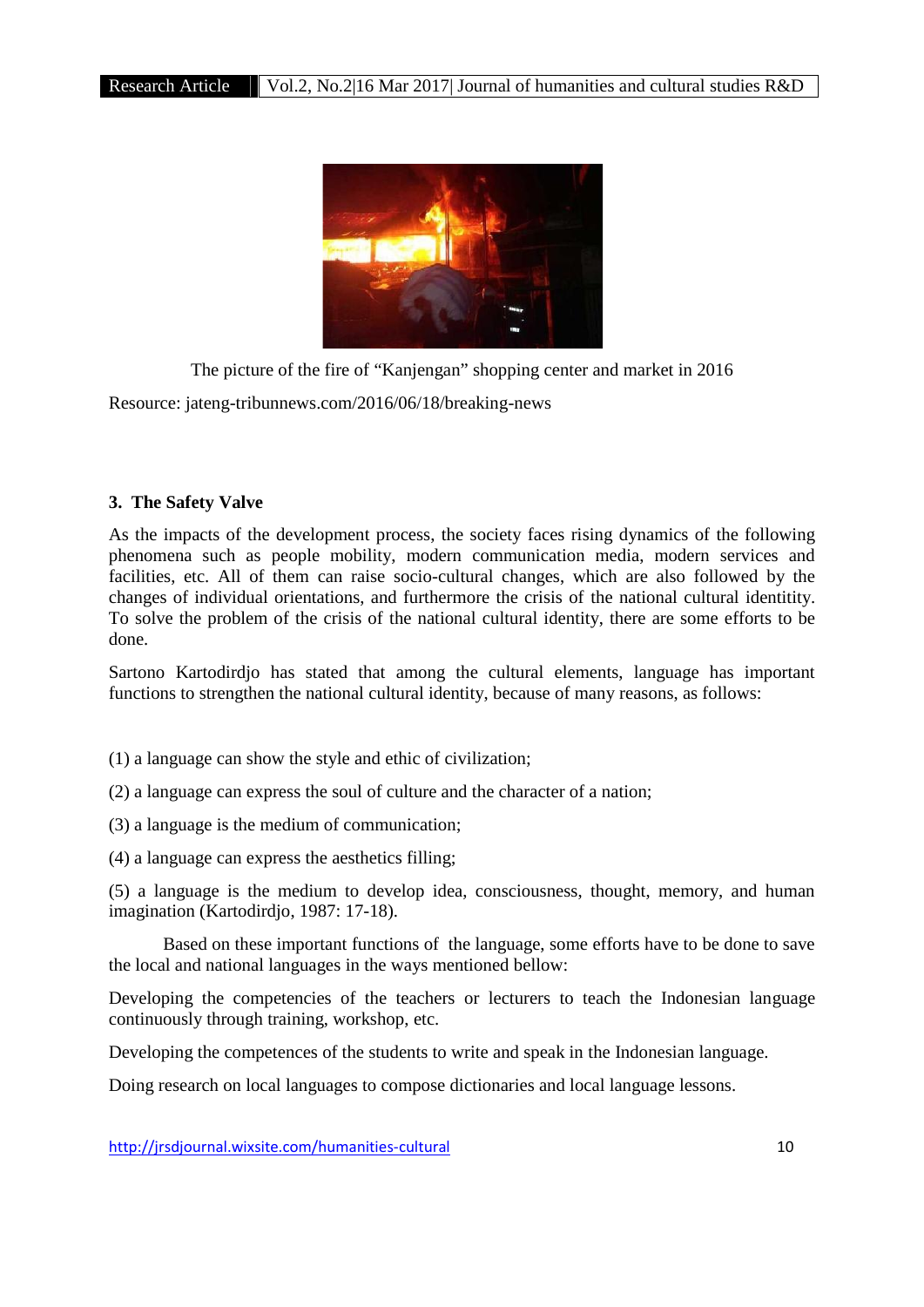Performing competitions on writing and reading of poetry, drama, and the writing of scientific paper in the Indonesian and local languages.

Improving a communication quality between teachers and students by using Indonesian or local languages, which should be based on the Indonesian or local language grammar.

Besides language, art is also the element of culture which has an important function as the national cultural identity. Sartono Katodirdjo (1987: 19) and Koentjaraningrat (1974: 107-108) have claimed that arts are the elements of culture that can show unique character and quality to the global society, and can be the medium to unite the global nations. Through the arts (dance, local costume, sports, song, traditional music, architecture, drama, poetry, etc), people can express their happiness, appreciation, their will and creation which are based on their characteristics and identities of their local communities; and through arts brotherhood relationship among nations can be developed.

Based on these important values of the local or national arts, some efforts should be done as follows:

The government should give facilities to groups of Indonesian arts which have unique values and good qualities. These facilities are important to develop achievement and innovation in Indonesian arts.

All of the stake holders (the government, artists, arts managers, communication media) should do the promotion of the arts creations.

All of the stake holders should improve the movement of art appreciation, for example: through the extra-curricular activities in schools, campus, etc.

There should be a movement of cultural revitalization, especially for the culture that had been almost exterminated, for example: wayang wong (Javanese drama based on Ramayana and Mahabarata Epics), wayang kulit (shadow show with leather puppet), ketoprak (Javanese Drama based on the Indonesian history), kerawitan (Javanese or Sundanese music), local style of architecture, kulintang music, angklung (bamboo music), etc.

## **4. Conclusion**

Indonesian people can never escape from the foreign cultural influences and nowadays many people often worry about the deterioration of the local or national cultures because of the foreign cultural pressures. Along with the expansion of global cultures, there also emerges the degradation of admiration and loyalty toward the local cultures, and the implication is that the Indonesian nation can lose its national cultural identity.

Art is one of the cultural elements that has an important function to strengthen the national identity or character and as an asset of the creative economy, because the art can show its distinctive character and quality in the relationship with the world society. Furthermore, arts can also be the medium of integration between the ethnic groups and nations, and express feeling, initiative, and creation based on the character of their community or their cultural identities, for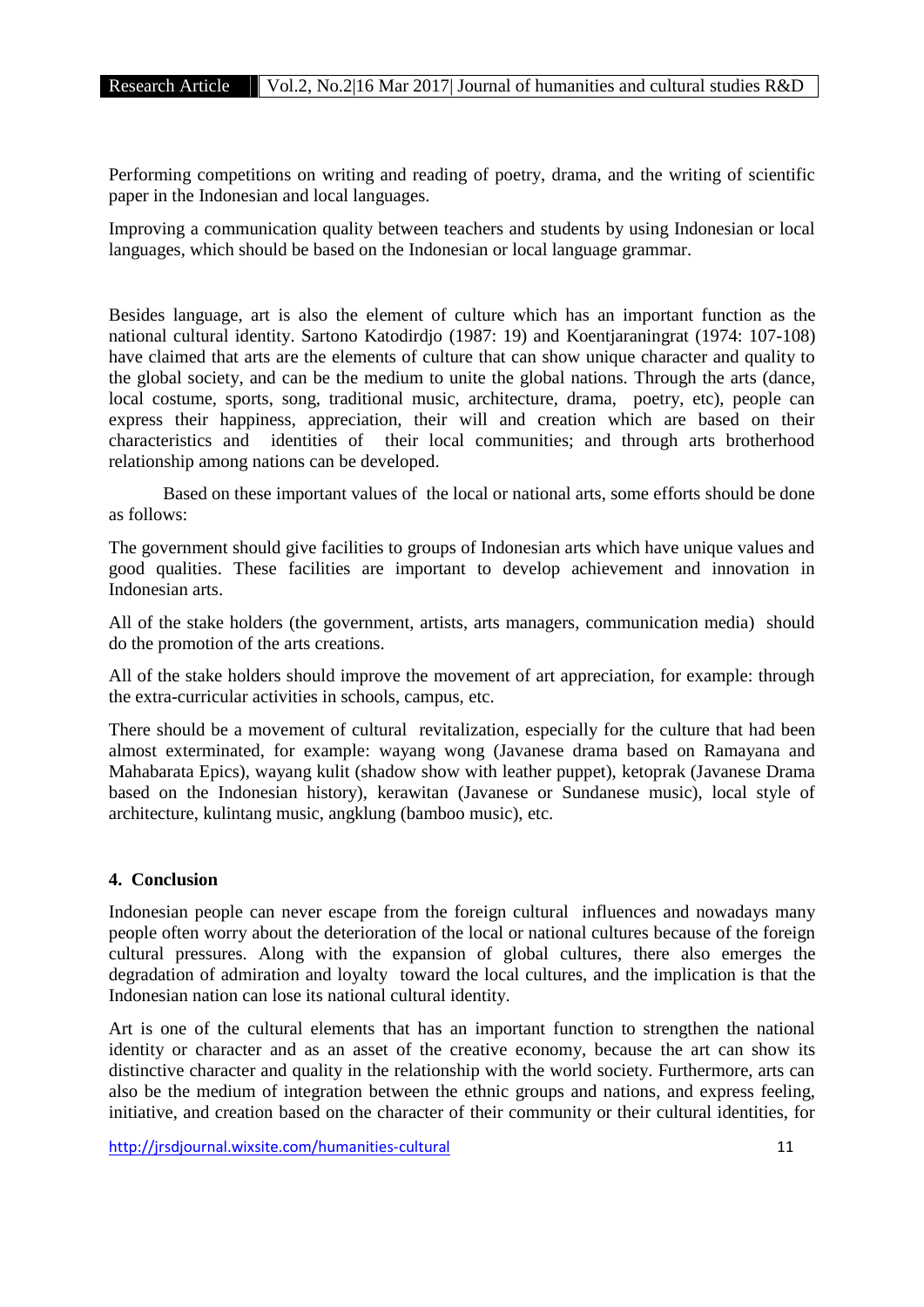example through dances, songs, drama, creative industries (clothing, embroidery, batik, sculpture, jewelry, culinary), and architecture (the art of building). Having admiration and the pride of one's own cultures, one nation will be able to demonstrate a strong character in the interaction arena among nations without a feeling of inferiority complex.

### **Recommendation**

The destruction of the local or national cultural identity should not happen, if the people could pay attention and perform two principles as mentioned bellow:

Cultures that will be inherited by the next generation can not be alive passively. The old values of this inherited cultures should be explored, analyzed, and should be developed with the new spirit of the new era so that they can be accepted and endorsed by the new generation.

If there is no such movement, it is sure, the local or national cultural identity can not be alive or will be totally destroyed.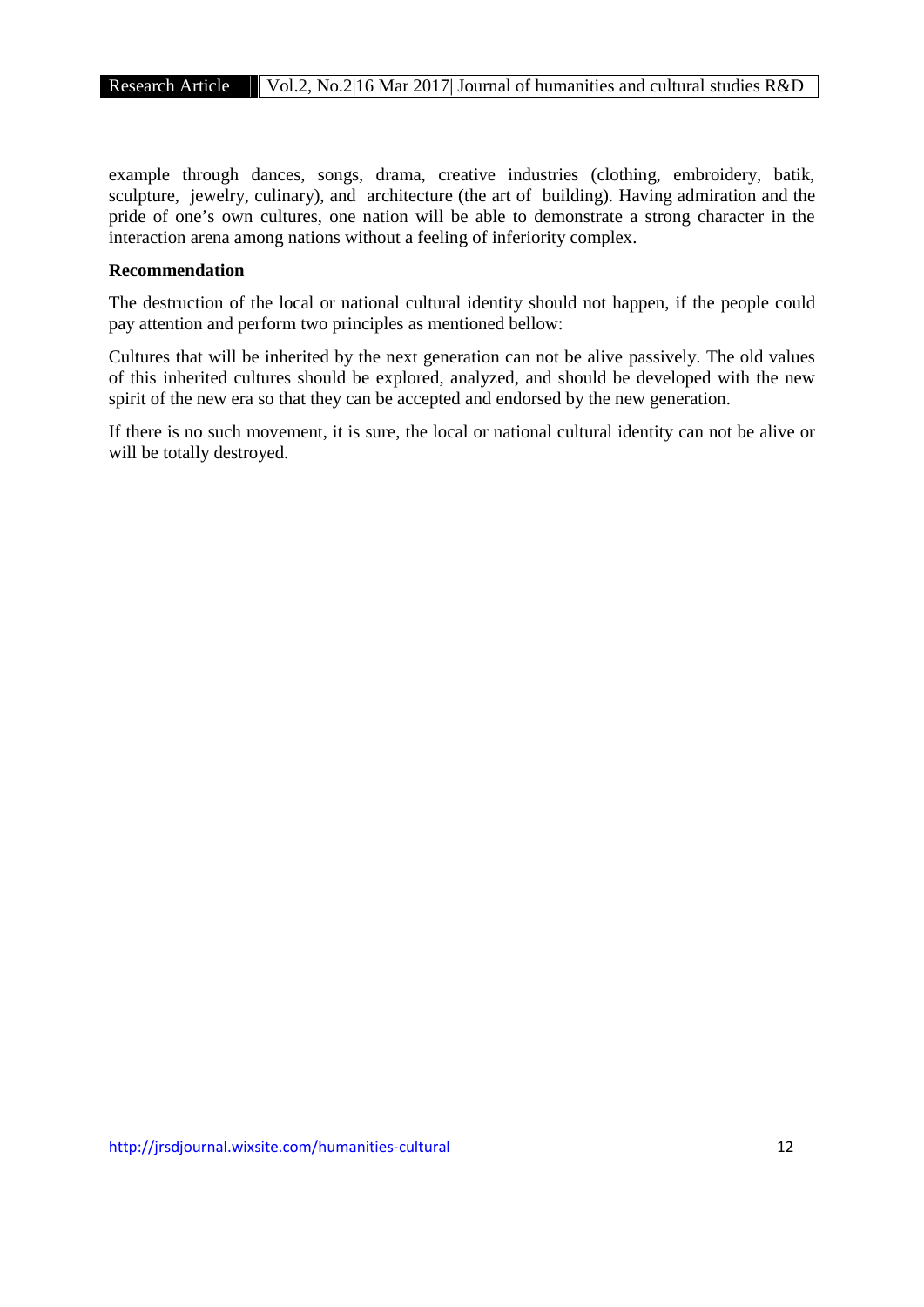#### **References**

- 1. Malinowski, B., A Scientific Theory of Culture and Other Essays, Chapel Hill: University of North Caroline Press, 1944.
- 2. Abdullah, Taufik, Nasionalisme & Sejarah, Bandung: Satya Historika, 2001.
- 3. Alfian (ed.), Persepsi Masyarakat Tentang Kebudayaan, Jakarta: PT Gramedia, 1985.
- 4. Anderson, Benedict, Imagined Communities Reflections on The Origin and Spread of Nationalism, London: Thetford Press Limited, 1983.
- 5. Blumberger, J.Th. Petrus, De Nationalistische Beweging in Nederlandsch Indië, Dordrecht-Holland: Foris Publications, 1987.
- 6. Darmanto JT dan Sudharto PH, Mencari Konsep Manusia Indonesia Suatu Bunga Rampai , Jakarta: Penerbit Erlangga, 1986.
- 7. Ennaji, Moha, Multilingualism, Cultural Identity, and Education in Morocco, Springer Science & Business Media, 2005.
- 8. Global village. (n.d.). The American Heritage New Dictionary of Cultural Literacy, Third Edition. Retrieved October 28, 2012, from Dictionary.com website: http://dictionary.reference.com/browse/global village
- 9. Kartodirdjo, Sartono, Kebudayaan pembangunan dalam Perspektif Sejarah, Yogyakarta: Gadjah Mada Univerity Press, 1987.
- 10. Kartodirdjo, Sartono, Pembangunan Bangsa tentang Nasionalisme, Kesadaran dan Kebudayaan Nasional, Yogyakarta: Aditya Media,1993.
- 11. Koentjaraningrat, Kebudayaan Mentalitet dan Pembangunan , Jakarta: PT Gramedia, 1974.
- 12. Kohn, Hans, Nasionalisme Arti dan Sejarahnya, Jakarta: PT Pembangunan dan Penerbit Erlangga, 1984.
- 13. Lane, Max, Unfinished Nation, Yogyakarta: Penerbit Djaman Baru, 2014.
- 14. Maziyah, Sejarah Indonesia dari Abad V sampai abad XV Masehi, Semarang: Bina Grafika, 2013.
- 15. Nagasumi, Akira, Bangkitnya Nasionalisme Indonesia Budi Utomo 1908-1918, Jakarta: PT Grafiti Press & KITLV, 1989.
- 16. Riff, Michael A., Kamus Ideologi Politik Modern, Yogyakarta: Pustaka Pelajar, 1995.
- 17. Ricklefs, M.C. A History of Modern Indonesia, Houndmills, Basingstoke, Hampshire and London: Macmillan Education LTD, 1981.
- 18. Romein, J.M., Aera Eropa Peradaban Eropa Sebagai Penyimpangan dari Pola Umum, Jakarta: NV Ganaco, 1956.
- 19. Rukardi, Kontroversi Kebangkitan Nasional , published in Suara Merdeka, Monday, 18 May 2008.
- 20. "SEMARANG METRO", Daily Newspaper Suara Merdeka, Friday, May 4, 2007.
- 21. Smith, Anthony D., Theories of Nationalism, second edition, New York: Holmes & Meier Publishers Inc., 1983.
- 22. Soeharto, Pitoet, dan Zainoel Ihsan, Cahaya di Kegelapan Capita Selecta Kedua Boedi Oetomo & Sarekat Islam Pertumbuhannya dalam Dokumen Asli, Jakarta: Jayasakti, 1981.